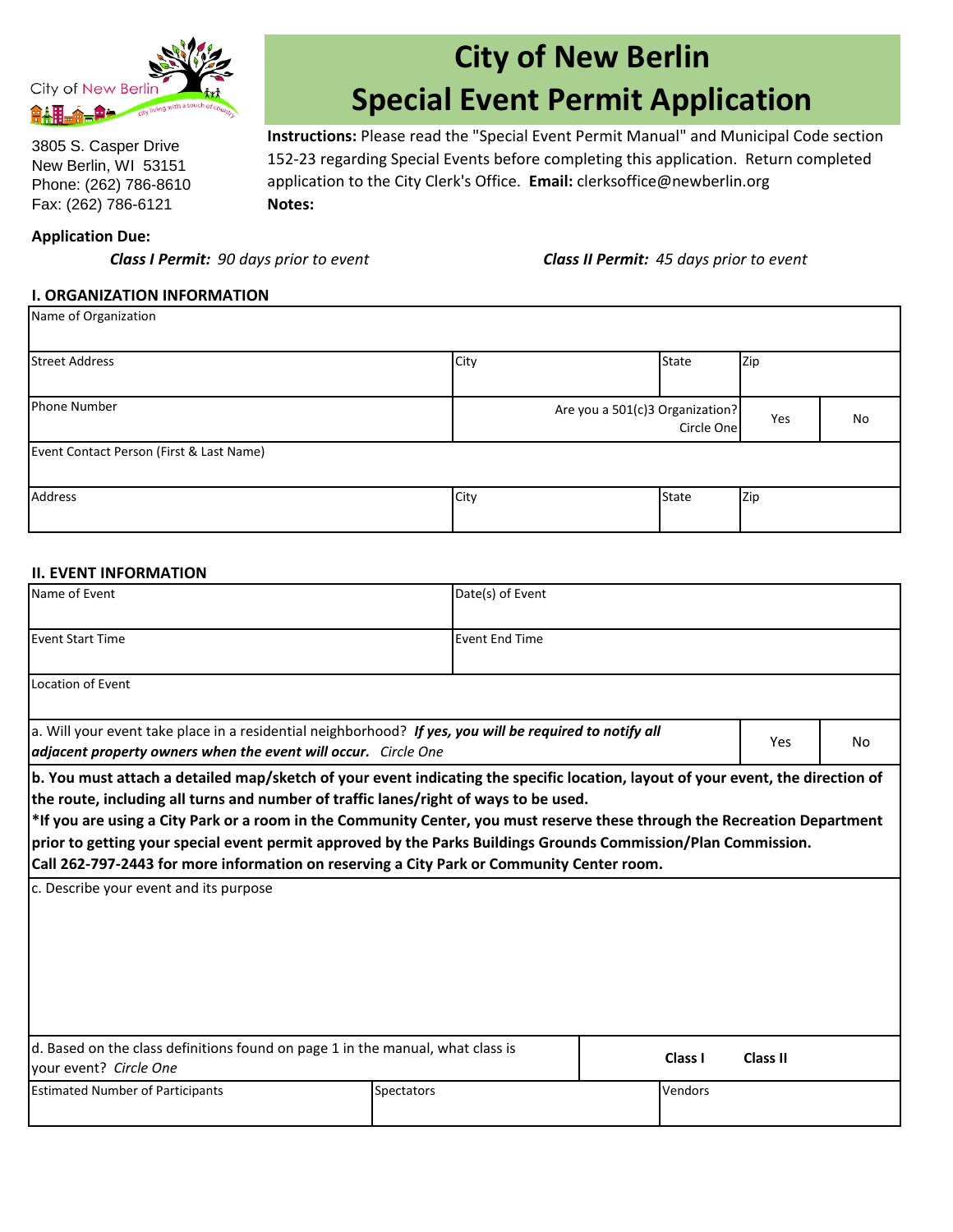

# **III. LICENSE AND PERMIT REQUIREMENTS (Circle One)**

| a. Will there be alcohol sold at your event (or served at an event open to the public)? |  |     | No.   |
|-----------------------------------------------------------------------------------------|--|-----|-------|
| b. Will you be selling Merchandise?                                                     |  | Yes | No.   |
| c. Will you be selling/serving food?                                                    |  |     | No.   |
| d. Does the event involve amplified music or entertainment?                             |  |     | No.   |
| If yes, will the amplified music be a (Circle all that apply)<br>Band                   |  | DJ  | Other |
| Hours of amplified music:                                                               |  |     |       |
| e. Will your event involve fireworks?                                                   |  | Yes | No.   |

### **IV. CITY STAFF AND RESOURCES**

| נאסטטאנא וואוט וואי ווא                                                                                                                                                                                                                                                                                   |            |           |
|-----------------------------------------------------------------------------------------------------------------------------------------------------------------------------------------------------------------------------------------------------------------------------------------------------------|------------|-----------|
| a. Will you be requiring the use of public streets or right-of-ways? If yes, you will need to provide a plan for the<br>proposed street or right of way locations for the Police Department to review to determine the impact on<br>traffic and if barricades and or signage will be required. Circle One | Yes        | <b>No</b> |
| b. Will you be providing parking for participants? Circle One                                                                                                                                                                                                                                             | Yes        | <b>No</b> |
| If yes, where will parking be available?                                                                                                                                                                                                                                                                  |            |           |
| c. Will your event require electricity and or extra lighting? If yes, the Building Inspection Department will need<br>to inspect prior to the event. Circle One                                                                                                                                           | Yes        | <b>No</b> |
| d. Will you be erecting any tents, canopies or other temporary structures?                                                                                                                                                                                                                                | Yes        | No        |
| e. Will your event require any temporary fencing? If yes, please provide plans for the fencing<br>location. Circle One                                                                                                                                                                                    | <b>Yes</b> | <b>No</b> |
| f. Will you provide a dumpster/clean-up services                                                                                                                                                                                                                                                          | Yes        | No        |
|                                                                                                                                                                                                                                                                                                           |            |           |
| g. Will your event require portable restrooms and hand wash stations? Circle one                                                                                                                                                                                                                          | Yes        | <b>No</b> |
| If yes, how many will be needed/provided and where will they be located? Describe your sanitation and waste management plan.<br>What other assistance do you foresee needing from the City (personnel, materials, equipment)?                                                                             |            |           |
|                                                                                                                                                                                                                                                                                                           |            |           |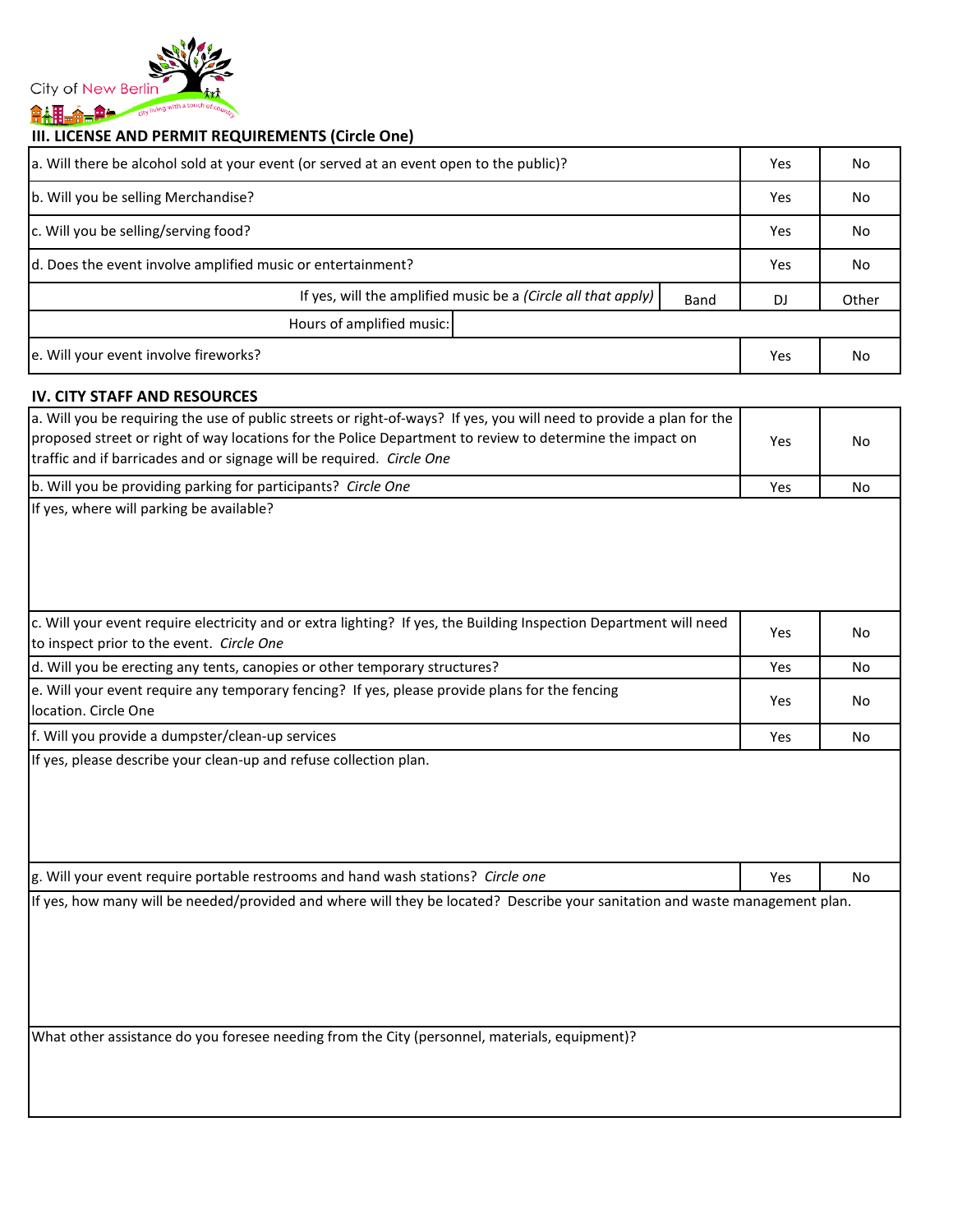

#### **V. CONSIDER ADDITIONAL ITEMS**

| Yes | No                                                                     |
|-----|------------------------------------------------------------------------|
|     |                                                                        |
| Yes | No                                                                     |
| Yes | No                                                                     |
| Yes | No                                                                     |
|     | List the number of security staff you will be providing for the event: |

#### **VI. INSURANCE REQUIREMENTS**

**The group sponsoring the event will be required to supply the City with a Certificate of Liability Insurance at least thirty (30) days prior to the event. The Certificate shall be written on an occurrence basis and while the amount of coverage will vary depending on the size and nature of the event, the minimum coverage which is to be required by the City is \$1,000,000.00 and \$2,000,000.00 in the aggregate. The City also requires evidence of a Policy Endorsement naming the City of New Berlin and any of its officers and employees as an Additional Insured on a primary and non-contributory basis.**

**Are you able to provide these insurance documents? Circle One. Yes No**

#### **DEPOSIT REQUIREMENTS**

The applicant may be required to submit to the City a deposit of \$200 for a Class I event depending on the size and number of attendees. The deposit will be refunded to the applicant after an inspection of the premises is conducted and the City did not encumber loss or cleaning costs. The applicant shall be fully responsible for necessary cleanup associated with the permitted event The City reserves the right to retain the entire deposit if cleanup is not completed satisfactorily in the timeframe specified.

#### **TERMINATION OF AN EVENT**

The City reserves the right to shut down a special event that is in progress if it is deemed to be a public safety hazard and/or public nuisance by Police Services, Fire Department, or Emergency Management and/or there is a violation of City Ordinances, State Statutes or the terms of the Applicant's permit. The City Clerk and/or his/her designee may revoke an approved Special Event Permit.

By signing this form, the applicant certifies authorization to act on behalf of their organization and hereby agrees to hold the City, its officers, employees, agents and contractors, harmless against all claims, liability, loss, damage or expense (including but not limited to actual attorney's fees) incurred by the City for any damage or injury to person or property caused by or resulting directly or indirectly from the activities for which the permit is granted. Any change to coverage requires City approval.

| Signature of Applicant                              | Date                                           |                                        |
|-----------------------------------------------------|------------------------------------------------|----------------------------------------|
| Application Forwarded to:                           | Fees Collected with application (if necessary) | Additional fees charged by Departments |
| <b>Buildings &amp; Grounds</b>                      | <b>Class I Event</b>                           | <b>Clerks Office</b>                   |
| <b>Police Department</b>                            | <b>Class II Event</b>                          | <b>Buildings &amp; Grounds</b>         |
| <b>Recreation Department</b>                        |                                                | <b>DCD/Inspections</b>                 |
| <b>DCD/Inspections</b>                              | Fire Dept. approval:                           | <b>Streets</b>                         |
| <b>Streets Department</b>                           | Police Dept. approval:                         | <b>Police Department</b>               |
| <b>Fire Department</b>                              | Facilities & Grounds approval:                 | <b>Fire Department</b>                 |
| <b>City Attorney</b>                                | Common Council approval date (if necessary):   |                                        |
| Parks Buildings & Grounds Commission Approval Date: | Plan Commission Approval Date (if necessary):  |                                        |